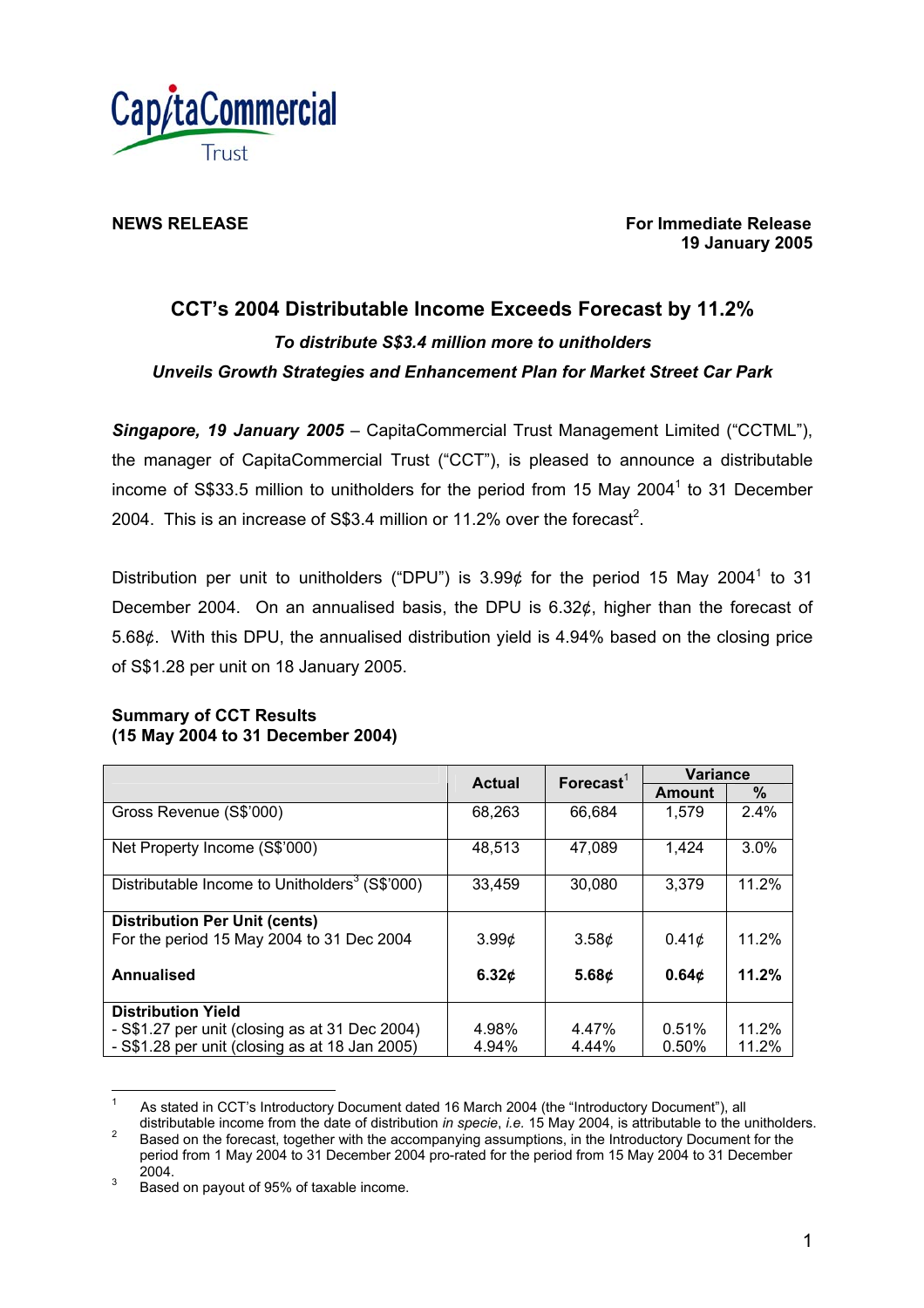Mr Sum Soon Lim, Chairman of CCTML, said, "The improved distribution to unitholders is due to CCT's active leasing strategy and proactive asset management of its existing properties. In addition, management will look to grow CCT's portfolio and returns by implementing a two-pronged growth strategy namely, to widen its sectoral coverage, for example, by including mixed developments and to acquire yield accretive properties outside Singapore. It intends to double its property portfolio within a three-year time frame."

### **Two–pronged Portfolio Growth Strategy**

Although CCT will remain an office-focused Reit, the Manager intends to widen its investment coverage to invest in other yield-accretive commercial sectors such as mixed developments, business parks and car parks. Through this sectoral diversification, the Manager will increase the opportunities to acquire more properties that are yield accretive to CCT.

In addition, the Manager intends to acquire properties overseas, with a focus on premier offices and mixed developments. CCTML will explore opportunities overseas leveraging on CapitaLand Group's operational presence in these markets, in particular where there are no established or mature REIT platforms.

### **Asset Enhancement**

In addition to its growth strategy, the Manager will also seek opportunities to grow its distributions through active enhancement plans such as asset refurbishment and repositioning.

As a first initiative, the Manager has formulated an asset enhancement plan for Market Street Car Park which capitalises on the property's prime location in the Central Business District. Subject to approval by the relevant authorities, the plan will increase patronage of its facilities, create new lettable area and increase advertisement revenue opportunities.

Mr Martin Tan, CEO of CCTML, said, "While our portfolio growth strategy provides us a basis for growing our size, we will also work actively to improve the performance of our existing assets. Market Street and Golden Shoe Car Parks hold good potential for such efforts. The first project to enhance the existing portfolio is to revitalise Market Street Car Park. This asset enhancement plan will increase its property yield and deliver greater value to CCT unitholders. The Market Street Car Park is a landmark car park in the Central Business District, and its retail and food & beverage outlets are very popular amongst the office workers. The upgrading will inject life and vibrancy into the property and will also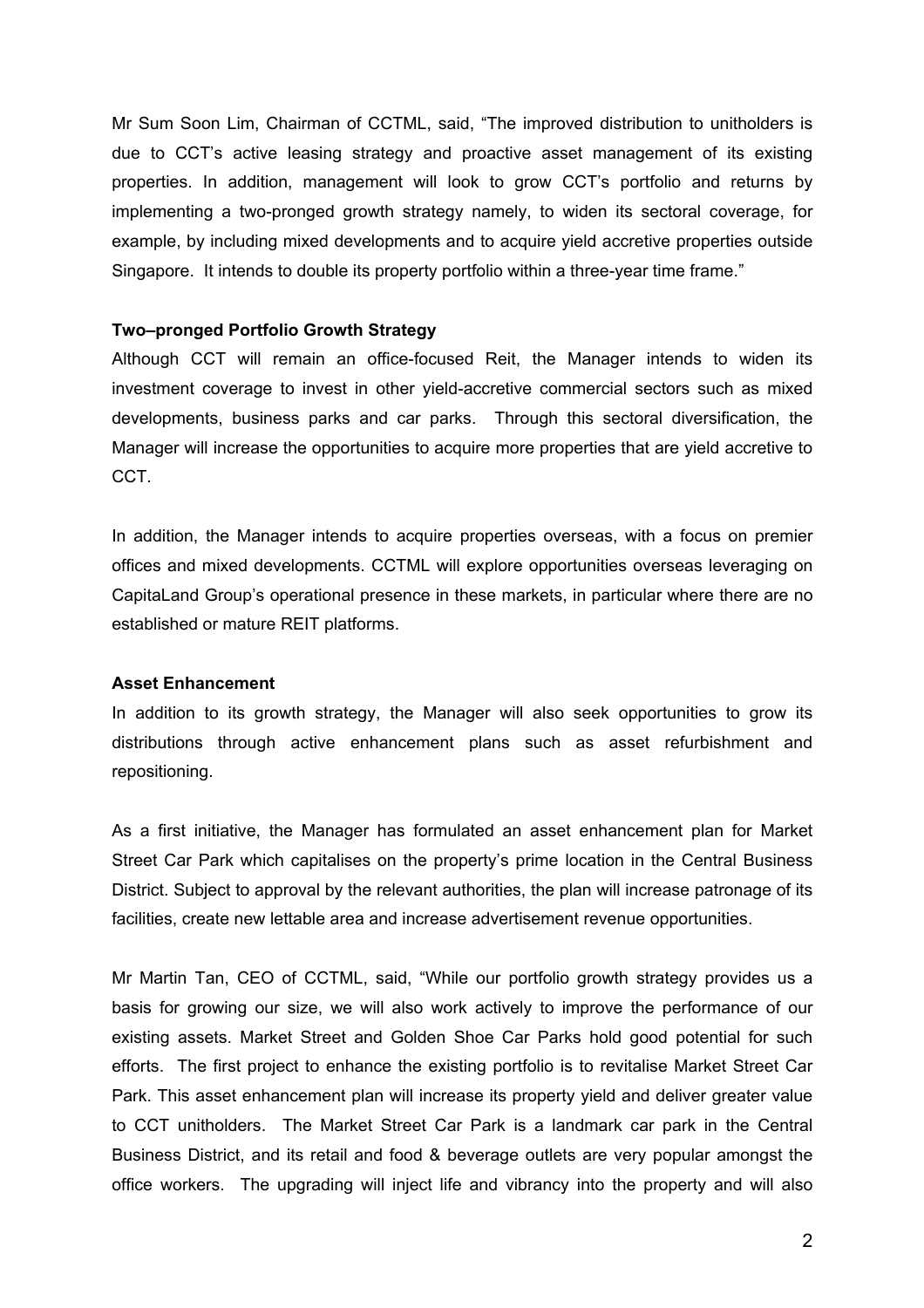enhance its usage as a preferred transportation hub in the Central Business District. Various enhancement options for Golden Shoe Car Park have been reviewed and a decision on an appropriate scheme will be made within the next three months."

# **Positive Office Rental Market Trend**

Based on MTI's advanced estimates, Singapore's gross domestic product (GDP) in the fourth quarter of 2004 grew by 5.4% compared to the same period in 2003. On a quarter-onquarter seasonally adjusted annualised basis, GDP increased by 2.4%, after declining by 3% in the previous quarter. For 2004 as a whole, it is estimated that the economy grew by 8.1%.

2004 was a year of recovery for the office rental market and the outlook for 2005 is positive. Market sentiment has improved significantly and office demand turned positive after three years of decline. According to CB Richard Ellis ("CBRE"), average prime office rent rose by 4.8% in the fourth quarter over the third quarter, bringing the gain over the past year to 10%, the first yearly increase since 2000.

In addition, potential new office space supply will be limited to 2.67 million square feet in the next four years. This translates to about 0.67 million square feet per year, much less than the 10-year historical average annual new supply of 2.3 million square feet. The overall market trend is generally positive and it is projected that there would be an increase in prime office rent by 10 to 12% in 2005 even though the economy may experience a lower annual GDP growth of between 3 to 5%.

# **About CapitaCommercial Trust**

CCT is Singapore's first commercial property REIT. Its aim is to own and invest in real estate and real estate-related assets which are income-producing and used, or predominantly used, for commercial purposes. CCT currently owns a S\$2 billion portfolio of seven prime properties in Singapore's Central Business District. The properties are Capital Tower, 6 Battery Road, Starhub Centre, Robinson Point, Bugis Village, Golden Shoe Car Park and Market Street Car Park.

Listed on 11 May 2004, CCT was launched by CapitaLand Limited via an innovative capital reduction exercise. CapitaLand retained 40% of the CCT units and distributed the remaining 60% to its then existing shareholders *in specie*.

CCT is managed by an external manager, CCTML, which is an indirect wholly-owned subsidiary of CapitaLand, one of the largest listed real estate companies in Asia.